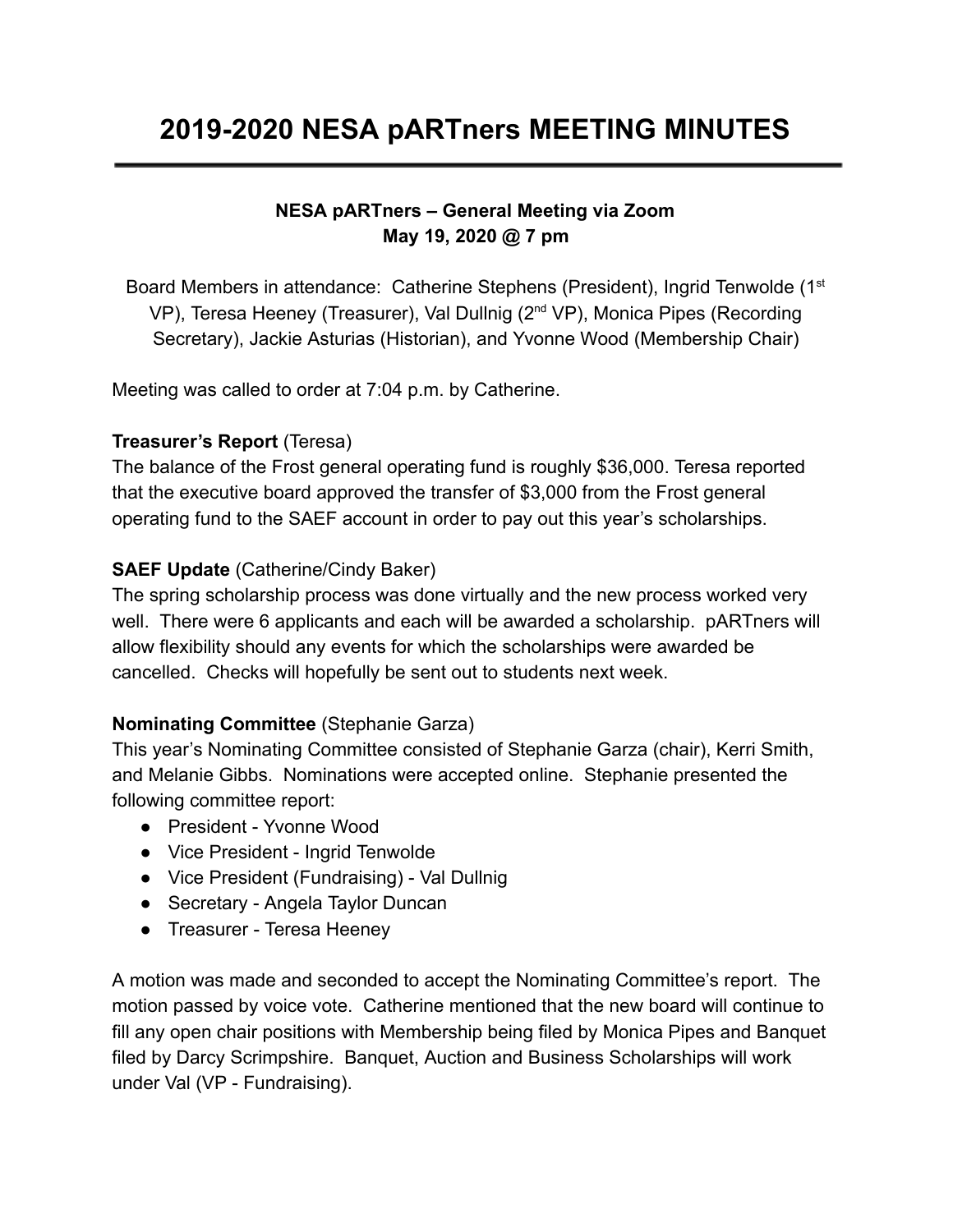#### **Virtual Banquet Update** (Toby Lawrence - NRF President)

Virtual Banquet was a great success! Toby is currently working on putting together senior superlatives and the senior slideshow. He is still lacking several senior pictures and bios.

#### **Senior Celebration** (Catherine/Cindy Baker)

pARTners moved forward with gifting our 71 seniors and parents with funds to hold a senior celebration hosted by senior parents. The outdoor event will be held on June 14, 2020, from 7 to 10 pm at Josabi's Acres. pARTners will cover the cost of each senior in attendance and parents, siblings or date will purchase their own ticket(s). NRF officers and pARTners board members are invited.

There is no set theme, but colors are navy and rose gold with white linens. Food will be catered and served in a box style manner. Sign Gypsy will provide welcoming signs at the venue. We have a balloon arch as people enter. In lieu of a DJ, music will be played via a speaker. Superlatives and scholarships will be announced. Catherine will send out a volunteer sign-up soon to help with set-up.

Stephanie Garza discussed the possibility of having a collage of senior pictures to display. She will bring a protector and screen for the slideshow. Toby is bringing his laptop. We are still looking for a wireless microphone.

No further business was discussed.

Meeting was adjourned at 7:37 pm by Catherine.

## **Need to include Feb 2020 mins**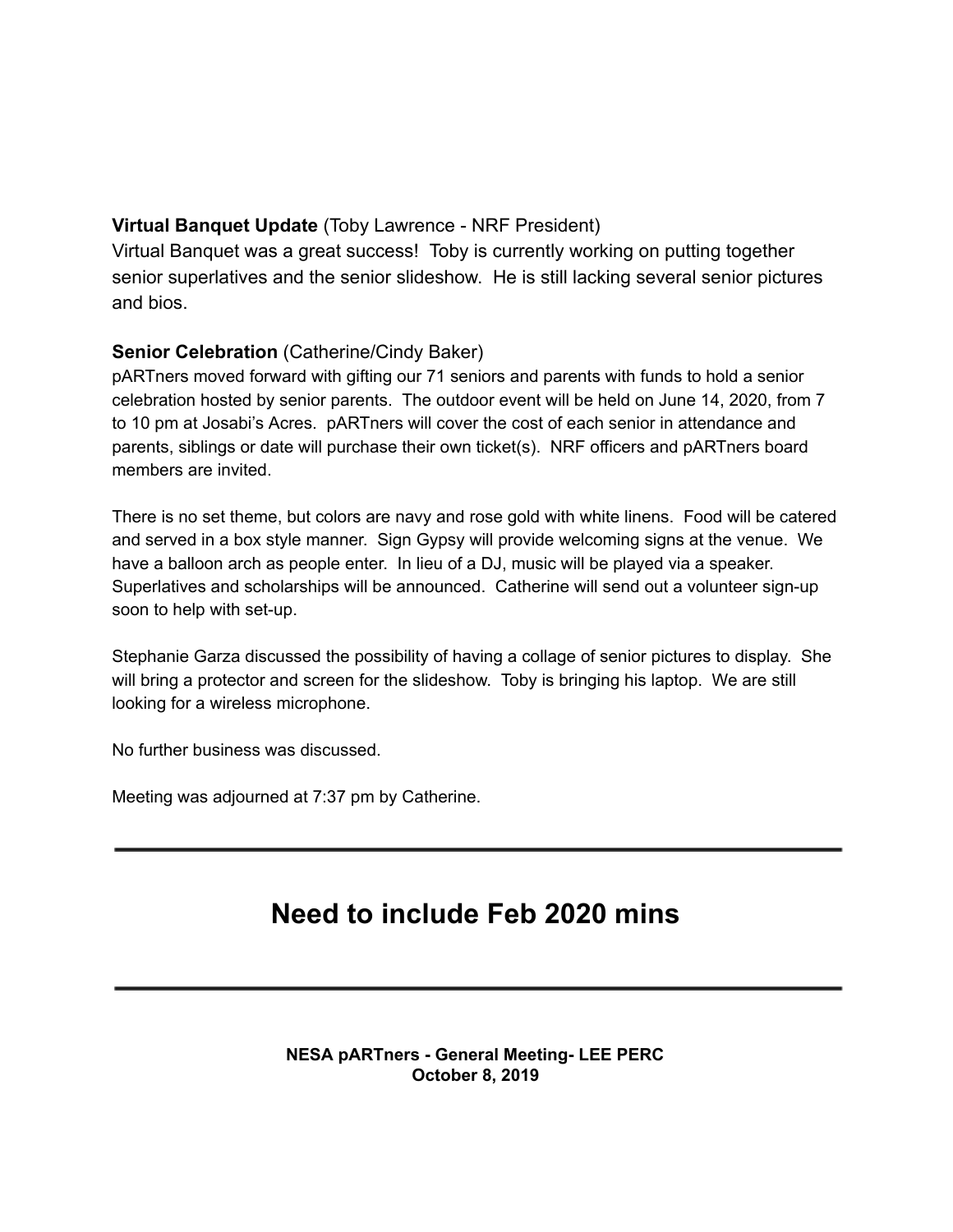Board Members in Attendance: Catherine Stephens (President), Ingrid Tenwolde (1st VP), Teresa Heeney (Treasurer), Val Dullnig (2nd VP), Sharon Newhardt (Parliamentarian), Monica Pipes (Recording Secretary), Jackie Asturias (Historian), Yvonne Wood (Membership Chair), and Sarah Pagona (NESA Director)

Meeting was called to order at 7:05 pm.

- **Welcome** (Catherine Stephens)
- **Treasurer's Report** (Teresa Heeney) General Operating Fund: Beginning Balance \$24,137.87 Income \$1,221.83 Expenses \$115.95 Ending Balance \$25,243.75

Teresa stated that the Kendra Scott/Spirit Nights budget has been increased to \$3,000 and we have added new members. pARTners continues to accept payments through PayPal for Mamma Mia show meals if your student is a part of that production.

- **Membership** (Yvonne Wood) Membership is still open! We are striving for 100% participation from families. We have increased from 45% to 49% since the last general meeting. MT has the highest percentage with 88%.
- **Historian** (Jackie Asturias) We had two great events recently the Visual Arts and Instrumental Music concert on Sept. 25<sup>th</sup>. Jackie thanked all who came out to support our VA and IM students. She has posted a video of the pictures taken on the pARTners Facebook page. The video will be added to the pARTners website and individual photos will be made available soon on the website for parents to download.
- **SAEF** (Cindy Baker) The fall application deadline for SAEF is Oct. 25<sup>th</sup>. The maximum amount awarded per academic year is \$500, so students can apply again in the spring if they were awarded less than \$500 in the fall. Spring deadline is Apr. 24th.
- **Fundraising** (Val Dullnig) We have an upcoming all day give back event at California Pizza Kitchen in the Quarry on October  $14<sup>th</sup>$ . Our next give back event will be during the Mamma Mia show run on November 12<sup>th</sup> at Papouli's. This event will be in lieu of a November pARTners meeting. The Night with NESA on November 19<sup>th</sup> will include a food truck that will give back a % of sales to pARTners. A sign-up sheet was passed around for those who are interested in helping organize and solicit donations for the silent auction that will be held on December  $7<sup>th</sup>$  during the Steppin' Into the Holidays dance show. The first order of yard signs will be sent in by Sept. 27<sup>th</sup>.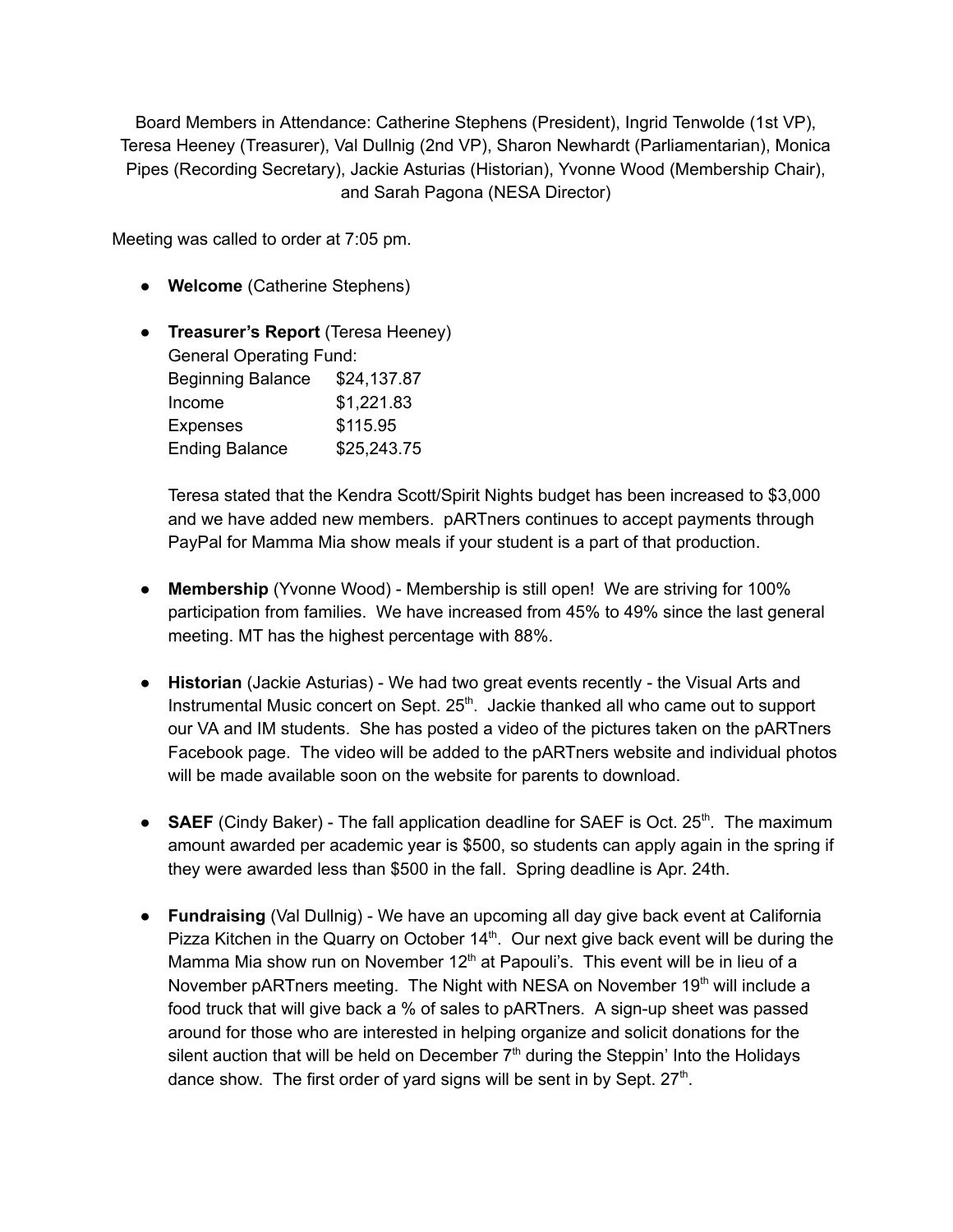● **Director's Notes** (Sarah Pagona) - Presale tickets for Mamma Mia are available now. Tickets will be made available to the general public on Friday, Oct. 11<sup>th</sup>. The presale is offered only to students involved with show. NEISD Magnet Night is Thursday, Oct. 10<sup>th</sup> and NESA will be represented. The first opportunity to audition for NESA is coming up on Saturday, Oct. 19<sup>th</sup>. She is really focusing on increasing the overall enrollment at NESA. Details about the Fiesta medal design contest will go out in her Director's notes this week.

Catherine announced that Volunteer Opportunities are coming out soon for:

- Concessions during Mamma Mia
- Backstage help during Mamma Mia please remember if you sign up to help backstage, you must be a DPS cleared volunteer.
- Show meals help during Mamma Mia

**NRF Report** (Annalisa Wood - Sophomore Dance Rep) - NRF has held two meetings so far and has an upcoming meeting on Oct. 10<sup>th</sup>. Meetings are held every other Thursday morning at 8:15 am, and any NESA student is welcome to attend. NRF recently held a successful leotard swap. They continue to collect donations of card games for the San Antonio Behavioral Center.

The meeting was adjourned at 7:42 pm.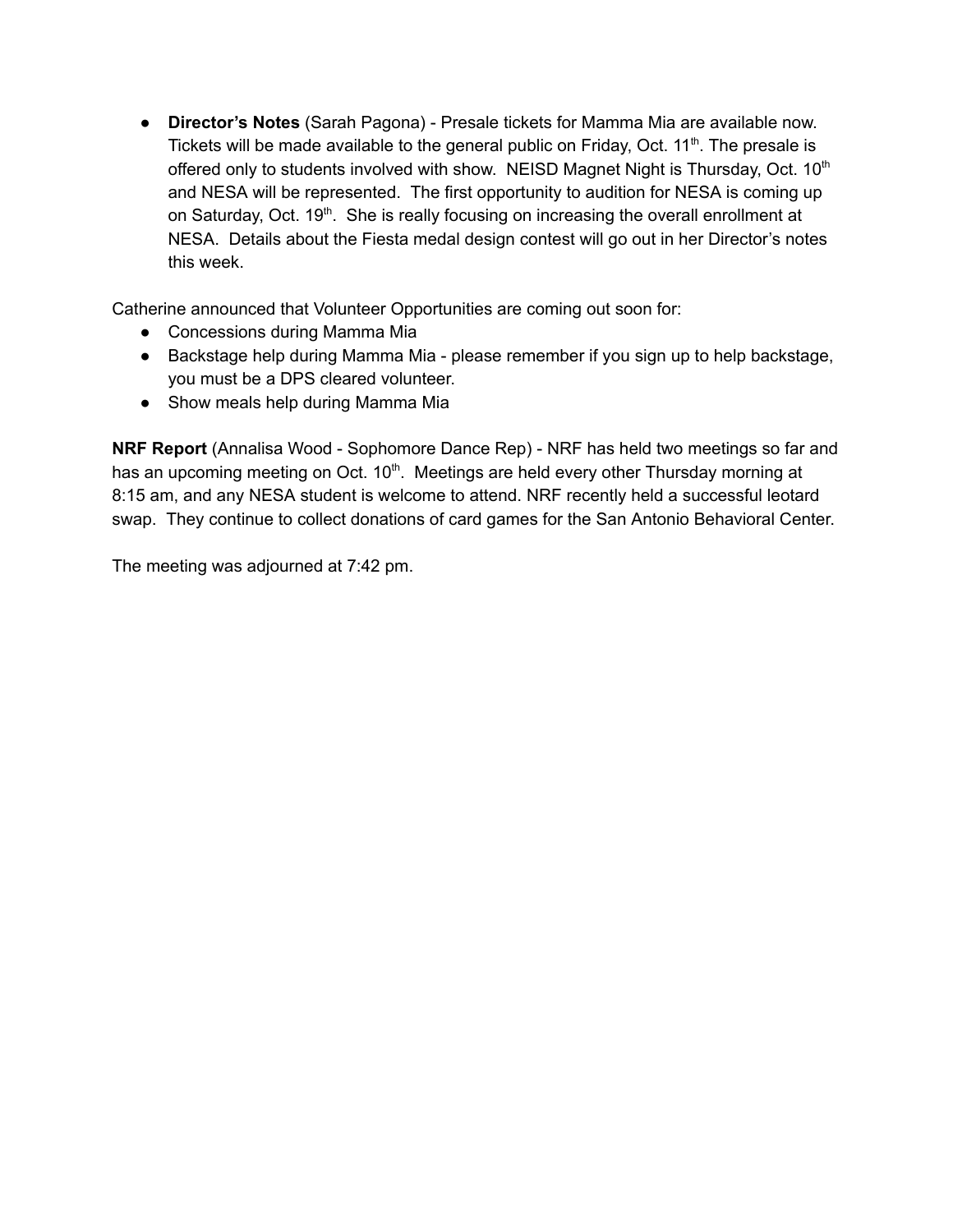**NESA pARTners General Meeting<br>Sign-In Sheet<br>October 8, 2019** 

Bit N). ine.  $O<sub>0</sub>$  $\sqrt{2}$  $226$  $10001$  $envr$ Mayn Je NNi S Buck  $m$ Jarza **L** miles andre  $Ml$  $05c$ κ Seve  $A_{\mathcal{U}}$ Buck avil Innenez EVOLUIN He in  $\theta$ ₽ 'N Vonne 1  $J00d$  $JHQ5$ ema C W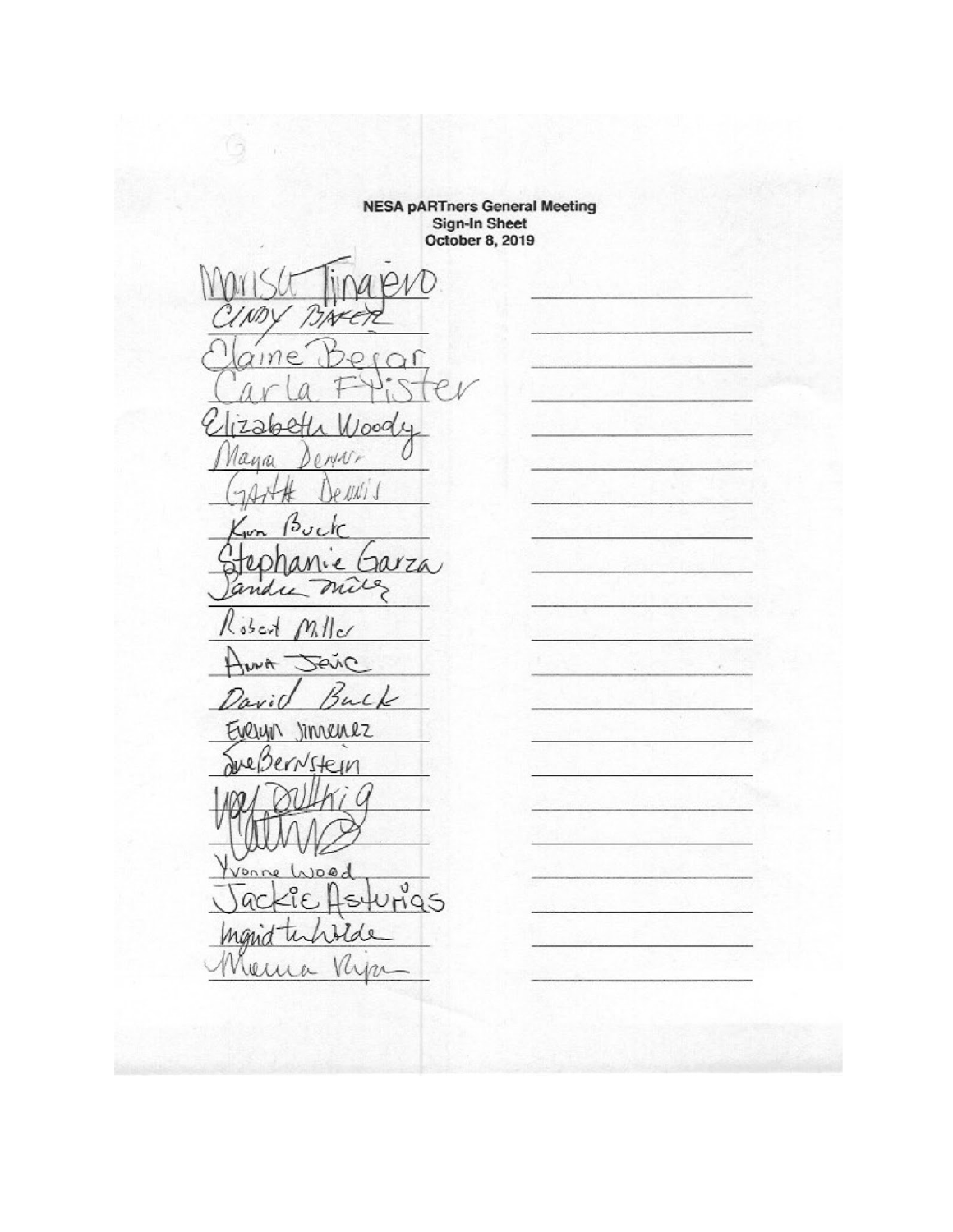#### **NESA pARTners - General Meeting- LEE PERC September 10, 2019**

Board Members in Attendance: Catherine Stephens (President), Ingrid Tenwolde (1st VP), Teresa Heeney (Treasurer), Val Dullnig (2nd VP), Sharon Newhardt (Parliamentarian), Monica Pipes (Recording Secretary), Jackie Asturias (Historian), Yvonne Wood (Membership Chair), and Sarah Pagona (NESA Director)

Meeting was called to order at 7:08 pm.

● **Welcome/Introductions** (Catherine Stephens) - Board introductions were made and families from all NESA majors were welcomed.

● **Treasurer's Report** (Teresa Heeney) General Operating Fund: Beginning Balance \$20,942.92 Income \$3,622.73 Expenses \$427.78 Ending Balance \$24,137.87

SAEF Fund: Beginning Balance \$601.47 Income \$105.00 Expenses \$0 Ending Balance \$697.47

Amendments will be presented at the October meeting as necessary.

● **Membership** (Yvonne Wood) - Membership is the foundation of pARTners so we need to work on increasing membership through social media and get help from all liaisons. To date we have 126 members. Membership breakdown by major: Cinema - 15 (38%) Creative Writing - 6 (19%) Dance - 37 (55%) Instrumental Music - 9 (43%) Musical Theater - 51 (78%) Tech - 6 (21%) Visual Arts - 8 (18%)

There was much discussion on obtaining and using parent emails to solicit memberships. pARTners will reach out to alumni who were members last year. Mrs. Pagona will continue to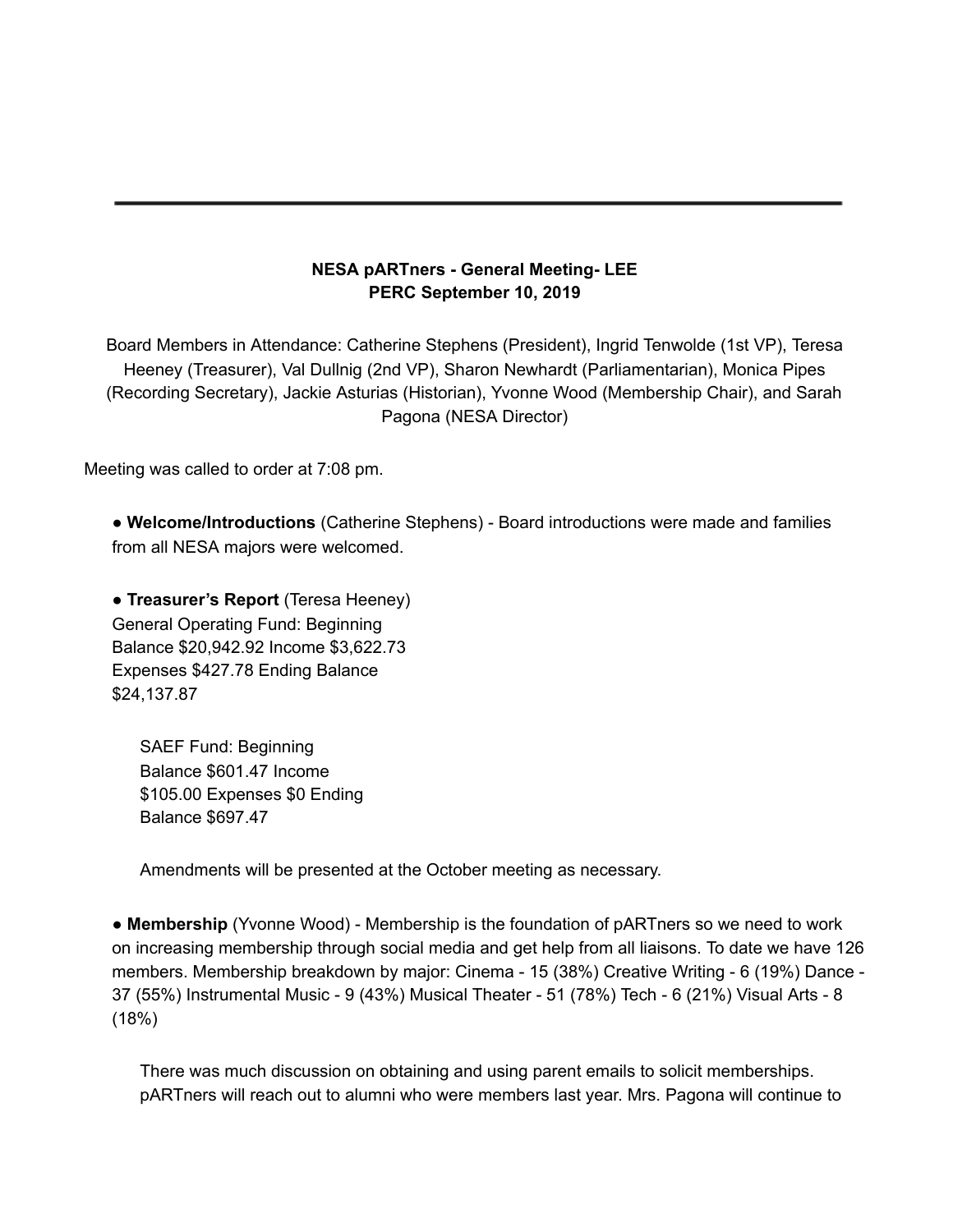include a blurb about joining in her weekly news. A member asked if Yvonne could send out a confirmation email to those who have already joined, and she agreed to do that.

Catherine announced liaisons: Cinema - Sharon Newhardt Creative Writing - Jennifer Brown Dance - Yvonne Wood Instrumental Music - open Musical Theater - Kim Buck Tech - Sandra Miller Visual Arts - Ingrid Tenwolde

During the liaison discussion, Carla Flister volunteered to be the IM parent liaison.

**● Fundraising** (Val Dullnig) - Val announced our 2019-20 fundraisers. pARTners fundraising efforts help fund needed projects for NESA staff and ALL NESA majors and students.

○ Silent Auction - to be held during Steppin' Into the Holidays during the Saturday night and Sunday matinee performances.

○ We will continue to push the purchase of Spirit Signs and solicit for corporate donations and sponsors.

○ Remember we have Amazon Smile available for parents as an option when purchasing items on Amazon.

○ We will hold another Kendra Scott night close to Mother's Day like last year.

○ We will also sell Fiesta medals again and hold a design contest for the students through NRF. Mrs. Pagona took a minute to discuss what the NRF is and what her expectations are for this group. NRF will help with an assembly about stress relief for all NESA students on 9/25.

#### ● **SAEF Update** (Cindy Baker)

○ This scholarship provides financial support to eligible NESA students to access additional training and opportunities beyond the school curriculum. Application deadline for fall is October 25. More information is available at nespartners.net.

**● Concessions** (Catherine Stephens)

○ Discussion was held regarding having concessions available at the IM/VA event on Sept. 25. Mrs. Pagona will reach out to the liaisons and confirm if concessions are needed.

#### ● **Director's Notes** (Sarah Pagona)

 $\circ$  Mrs. Pagona announced she is looking for a team of 3-4 people to help with selling